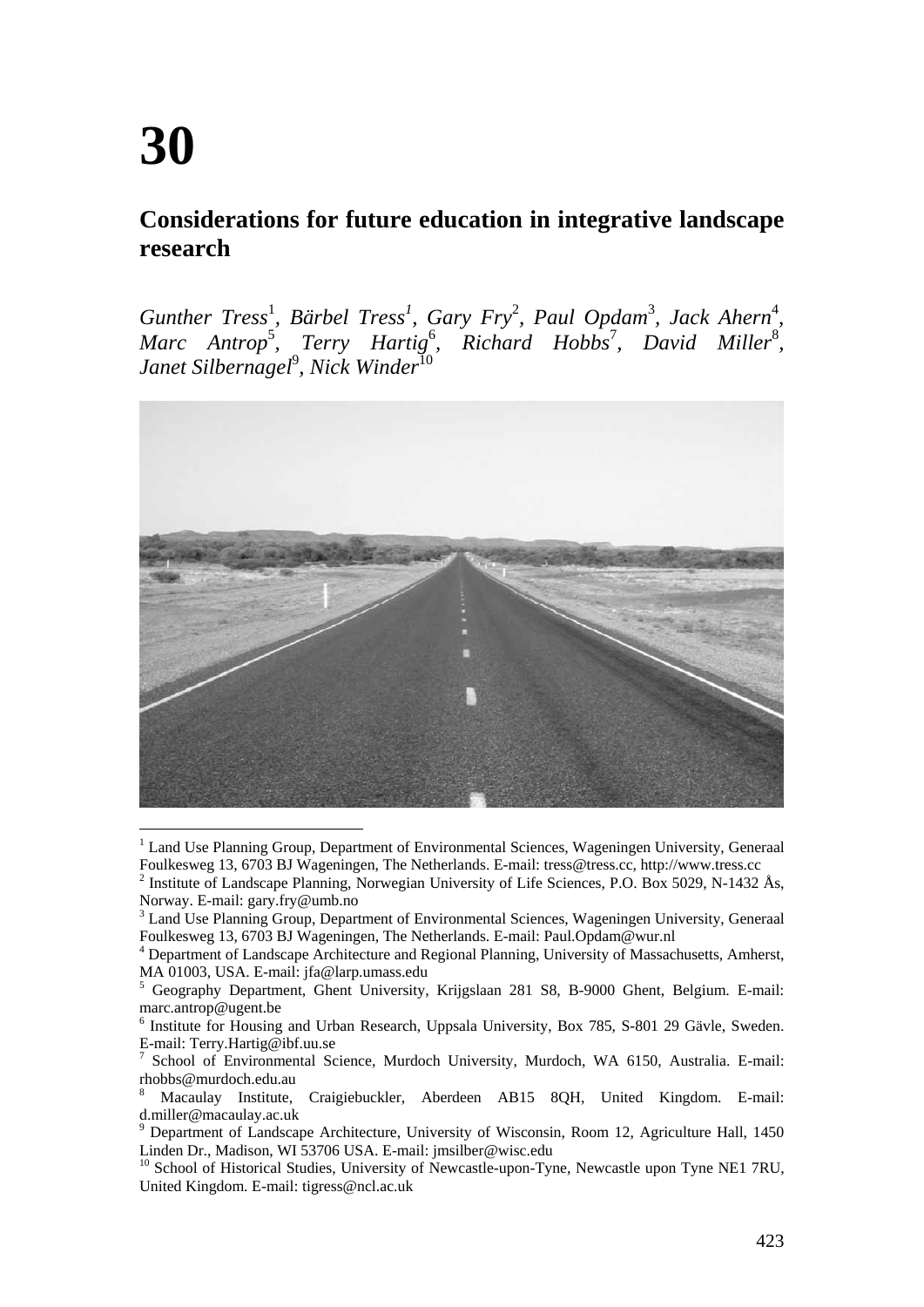## **Abstract**

This chapter discusses challenges for PhD students involved in integrative landscape research. These challenges include terminology, epistemology, expectations, stakeholder involvement, organizational barriers, communicating and publishing, as well as career development. The chapter presents recommendations for future integrative landscape research involving PhD students and prospects for future education. The recommendations are based on our experiences in research and teaching in general, and on our exchanges with the students in the PhD master class in particular. The recommendations also reflect on the conclusions that can be drawn from the PhD students' contributions in this book.

**Keywords:** interdisciplinary; transdisciplinary; research training; barriers to integration; discipline-oriented organization

## **Introduction**

In the introduction to this book Tress et al. (2005) identified six key challenges for PhD students in integrative landscape research. These challenges included: defining concepts related to integrative research, coping with epistemological differences across knowledge cultures, coping with high expectations of the results and products of integrative research, involving stakeholders and the general public in the research, overcoming organizational barriers, and communicating and publishing the findings of the research. In addition to these six challenges, further difficulties and problems emerged during the PhD master class. The aim of this final chapter is to summarize and discuss these challenges. The chapter presents recommendations for future integrative landscape research involving PhD students, and discusses the prospects for future PhD education. The recommendations are based on the combined experiences of the staff and students present at the PhD master class and also reflect conclusions that can be drawn from the written contributions of the PhD students in this book. The statements of PhD students quoted in this chapter derive from the students' evaluation of the course.

#### **Defining common language, terminology and concepts**

Individual researchers have difficulties communicating when terminology is not consistently defined within a research group. The communication process in an integrative research group demands a common language. Concepts such as interdisciplinarity and transdisciplinarity seem particularly important. Individual students at the PhD master class attached different meanings to these concepts and so expressed different expectations towards them. Not surprisingly, it was difficult for an individual student to fully understand the way fellow students used concepts. Similar observations can be made for other terms and concepts and their meaning may even change over a certain period of time and in certain contexts. For instance, the study by Jensen (2005) presented in this book exemplifies the changing meaning of the landscape concept in landscape assessment methods in England.

Whereas the individual researcher can usually develop a structured terminology and define its content for the individual use in her/his project, the problems increase when working at the level of the research community. How can research concepts be applied, evaluated and discussed properly when their meaning varies and common explanations are lacking? Terminological and conceptual vagueness create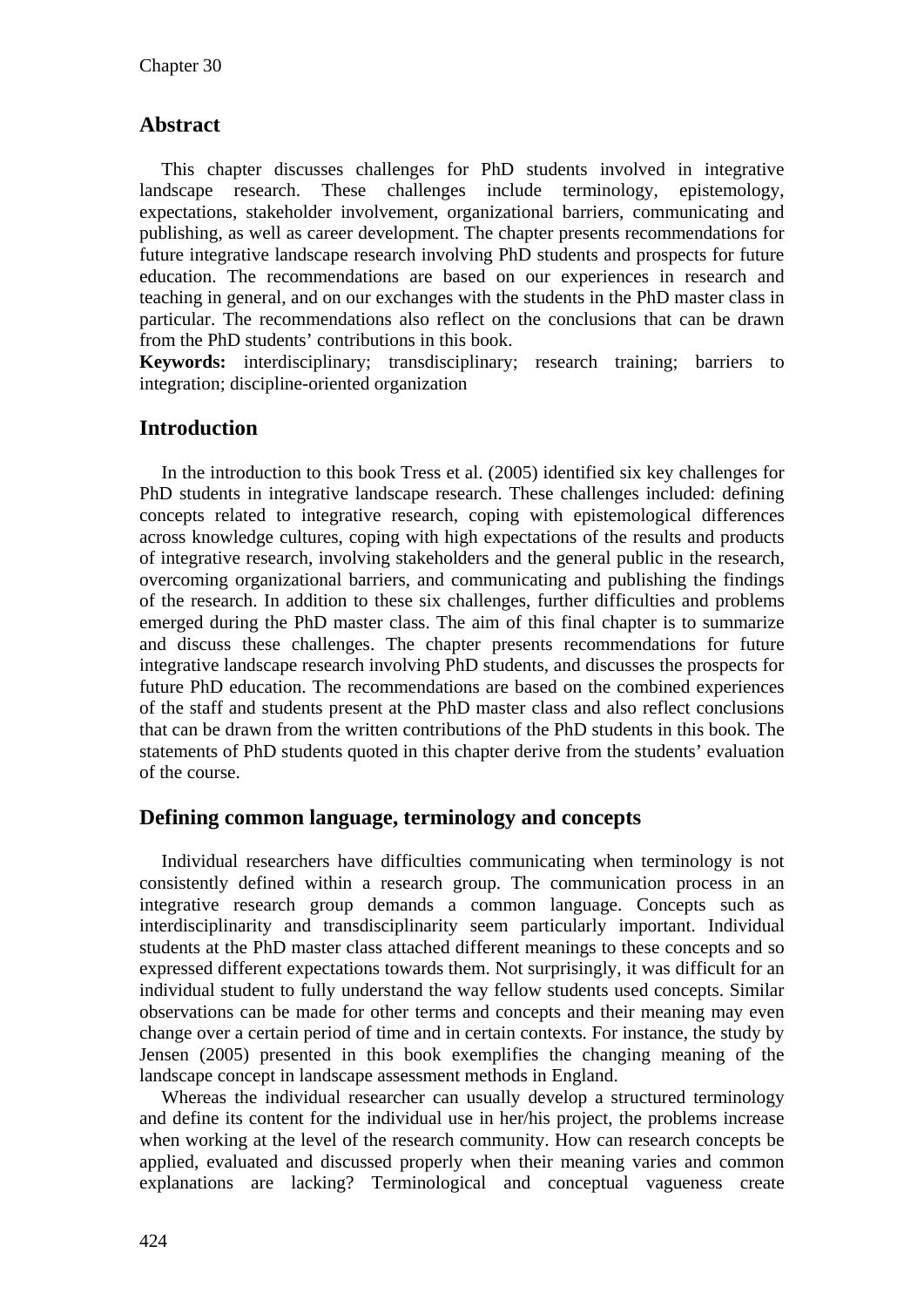communication problems and underpin contrasting expectations in respect of integration. A lack of common understanding also limits common learning about benefits and drawbacks of the concepts.

The integration concept is not merely a research concept, bringing scientific knowledge cultures together. It is also used for integrating different sectors such as science and management, planning and policy or water, soil and climate. The chapters by Ferreira and Leitão (2005), Gontier (2005) and Swagemakers and Wiskerke (2005) give examples of such a broader conception of integration. We recommend drawing more attention to the different interpretations of integrative concepts used in research or as a way of expressing the interrelationship of different land-use or management sectors such as water, soil and climate or planning and policy.

At the PhD master class, confusion about integrative research concepts and their meanings came to the fore during discussions in subgroups and in plenary sessions. We recognized a demand for clarification, demystification and firming-up of integrative research concepts. Clarification of these concepts might help the PhD students to set realistic goals for their own project, without losing the integrative potential of the study. The chapter by Tveit (2005) successfully demonstrates this. Clarification of concepts helps the students to identify the most appropriate approach for their study, even if this may lead to choosing deliberately not to follow an integrative approach as one student did after the PhD master class: "I will make some major changes in the aims of my project and actually I am going to make it a disciplinary study (based on the advice that I was given in the tutorials)". We, therefore, recommend that PhD students clearly define the meaning of integrative research concepts in their respective projects and make this understanding explicit in publications and presentations.

#### **Epistemological differences across knowledge cultures**

Almost all of the PhD students observed the epistemological differences that exist across the different knowledge cultures of, for instance, natural sciences, social sciences and humanities as a key problem for integration. PhD students are highly motivated to integrate different knowledge cultures in their studies in order to provide new insights on research problems, but they, and often their more senior colleagues, suffer from a lack of readily applicable theoretical and methodological instruments for approaching integration. Consequently, most PhD students fall back on existing theories and concepts from one knowledge culture and try to apply these to other knowledge cultures. Some PhD students choose a different path, and experiment with new theories and methods that have not been fully developed or tested. These difficulties are addressed in several of the student papers. The chapter by Queiroz (2005) illustrates the epistemological and methodological barriers that need to be overcome when integrating natural sciences with humanities in order to present complementary versus alternative knowledge derived from different knowledge cultures. A good example for the development of common theory for integrative research based on the holistic concept of landscape is the chapter by Ruiz and Domon (2005). They illustrate a conceptual approach to overcome epistemological barriers between natural sciences, social sciences and humanities. Also the papers from Drewes and Silbernagel (2005), Gontier (2005), Immink (2005), Lewis (2005) and Macpherson (2005) address epistemological difficulties in their contributions.

There is no shortcut to integration and overcoming epistemological differences. The only way we find to cope with this difficulty is to get inside other knowledge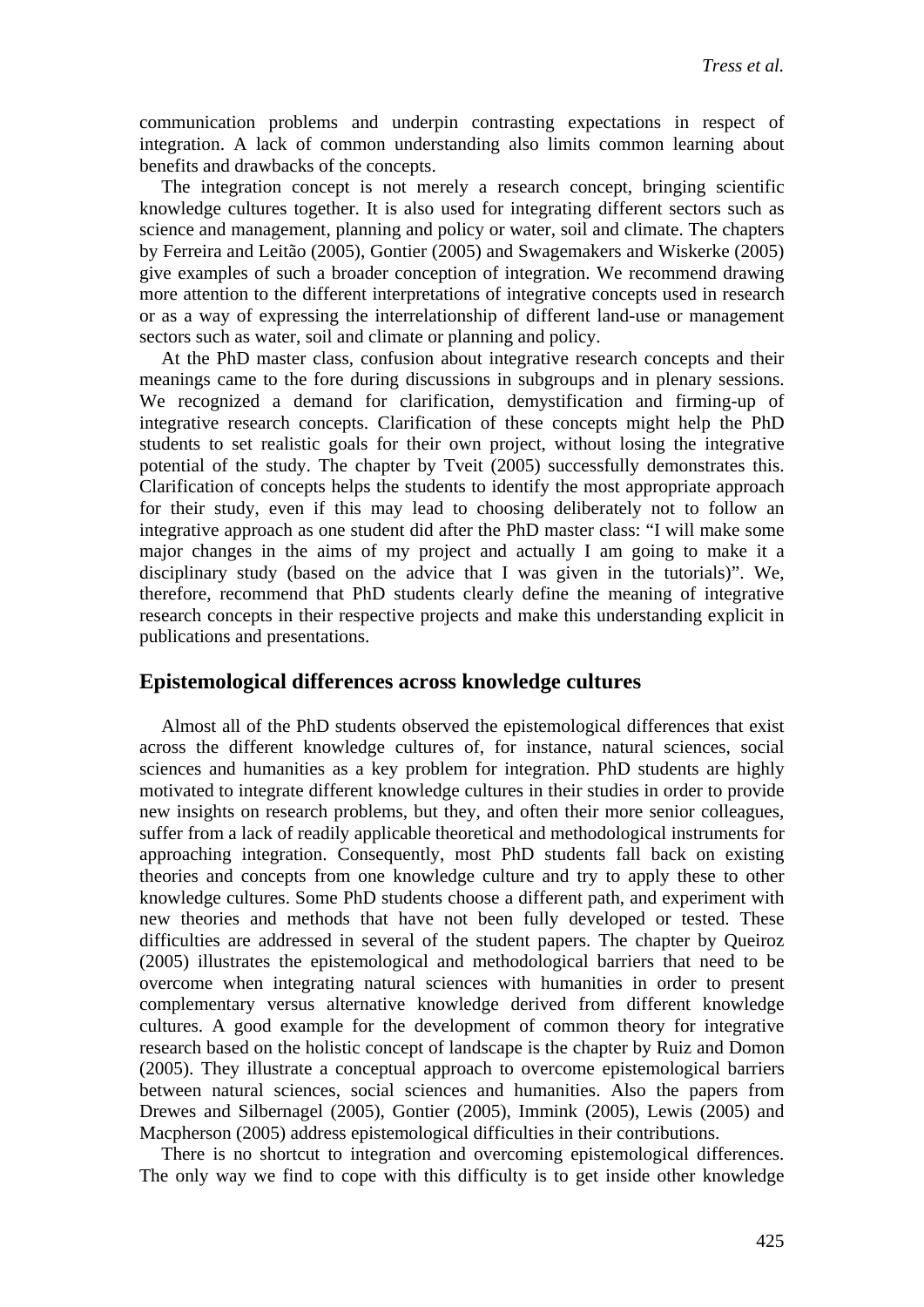cultures. Trying to understand the concepts, theories, methods and value systems used in other disciplines helps to bridge between knowledge cultures. Exchanging, discussing and reading each other's publications helps as well as searching for common denominators on which to base integration. One student at the course framed these learning experiences in this way: "When I first saw the (course) program I felt a little disappointed: only student and teacher presentations. … Then I realized that you can learn so much from each other's work and experience, so it was really fruitful to hear all the other projects". Another student added: "It made me realize where the weak points of my PhD are, it helped me to frame my project. It helped to develop critical reading and thinking about other projects".

## **Involving stakeholders and the general public**

An increasing number of PhD projects involve stakeholders such as planning authorities, locals or land managers or the general public. The chapters by Barthel (2005), Drewes and Silbernagel (2005), Ferreira and Leitão (2005), Immink (2005), McNamara (2005), Nimmo (2005) and Sauer (2005) provide evidence for the increasing influence of transdisciplinary aspects in the PhD studies. However, the role that stakeholders play in the project is not always defined and sometimes stakeholders' influence has a serious impact on the course of the PhD project. We have seen projects where stakeholders take over control of the project to achieve their goals, which may not be in agreement with the student's wishes or the formal requirements for the PhD. Roles to be distinguished are client (having a stake in using the results for solving a local problem), coach (learn the student how to interact with practical problems) and advisor (tell the student about problems to be solved in the context of the PhD project). The first role may be conflicting with the scientific goals of the project. We recommend supervisors, PhD students and funding bodies to make clear agreements with stakeholders about their role and the expectations they can place on their involvement in the PhD project. Equally, those responsible for raising funds, for which increased involvement of end-users is seen as desirable or a prerequisite, have a responsibility for negotiating a level of participation that is of value to all parties.

## **Coping with high expectations**

Coping with unrealistically high expectations – for oneself, one's project, and one's more senior colleagues – can be a serious problem for PhD students. Besides the research objectives, more and more PhD projects in integrative landscape research involve applied components that aim to solve real-world problems. PhD projects in the area tend to operate at the interfaces between science and management or science and policy. Research is conducted either to stimulate or support a certain policy, and projects therefore have a clear focus on application and implementation of research results. The chapters by Ferreira and Leitão (2005), Lewis (2005), McNamara (2005), Pacha (2005) and Pixova and Sklenicka (2005) are examples of studies with strong applied components. These tasks are of course a strong stimulus for the PhD students to conduct an integrative study. We believe that scientific innovation is challenged by the need to solve practical problems, but solving the problem should not be the dominant goal of the PhD project. It can only be an additional task for the PhD students because they need to fulfil also the requirements for a PhD, which include scientific advancement, conducting transparent and independent research, and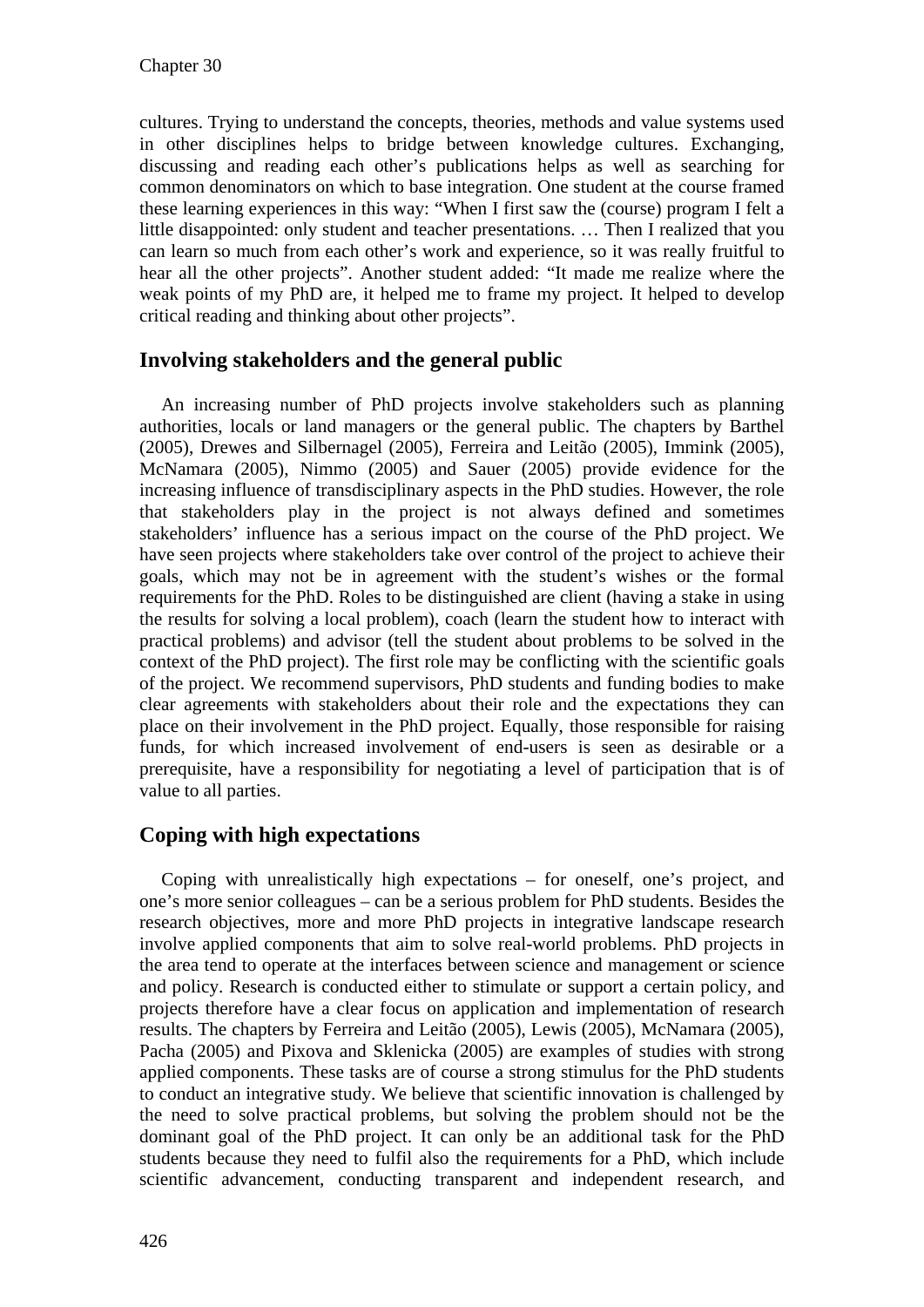scientific publishing. Several of the PhD students at the PhD master class had these additional applied or policy-related tasks included in their projects, but it remained unclear to us how well this extensive set of additional tasks could be realized in a single PhD study. Also the question is left open whether these goals are set on top of the regular expectations towards a PhD study or whether they should substitute goals such as scientific advancement and publishing. As long as there is any uncertainty about the goal-setting and requirements of a PhD in integrative research, the criteria for evaluating the transdisciplinary and solution-oriented efforts are unclear. However, to evaluate the efforts made in fulfilling additional tasks as described above, explicit criteria would be necessary.

Although many departments do have formal requirements in this regard, we nonetheless think it worth recommending here that PhD students and their supervisors review the goals defined for the PhD project in the light of the available time, resources and personal capacity of the student. From the student's perspective, reaching more than was anticipated at the outset will be more motivating over the course of the project than knowing that there is no chance of even coming close to what was expected. Funding bodies of PhD studies also need to be informed about the consequences of excessively high expectations.

When choosing an integrative approach for a PhD study we recommend making integration an aim itself and not only to regard it as a means to an end. PhD students who can demonstrate successful integration of knowledge cultures in their projects have already contributed substantially to further developing integrative landscape research, and this achievement should be acknowledged.

#### **Overcoming organizational barriers**

Organizational barriers can be a significant influence on the progress and success of an integrative PhD project. The experiences of the PhD students at the PhD master class revealed a great variety of organizational and institutional barriers that make life as an integrative PhD student difficult.

A key barrier is the organizational and discipline-oriented structure of the host institute that determines the everyday life of a PhD student (see EURAB 2004). Research, teaching and social interactions at many institutes are disciplinary in their organization. Integrative research projects may challenge or threaten the traditional disciplinary orientation of academic institutes. PhD students in integrative projects, therefore, frequently lack the support and security offered by a 'home' discipline. Supervisors may only to a minor degree substitute for this lack because they are to some degree also bound to disciplinary structures.

Supportive infrastructures that can facilitate sufficient exchanges on the research subject and provide an adequate and trustful social sphere are essential for integrative research. Only then can PhD students profit from each other's experiences and learn from their fellow PhD students, who might suffer from similar circumstances. One participant in the PhD master class put this experience like this: "It was great to discover I was not alone". PhD students demand, appreciate and reward additional investments into supportive environments as two more statements from participants evidence: "The course was great because it allowed us to meet with other people with similar difficulties and to interact with teachers and researchers who have been there for us: helping, answering questions and being … open (and most of all friendly)"; "It is important that the network be sustained between us".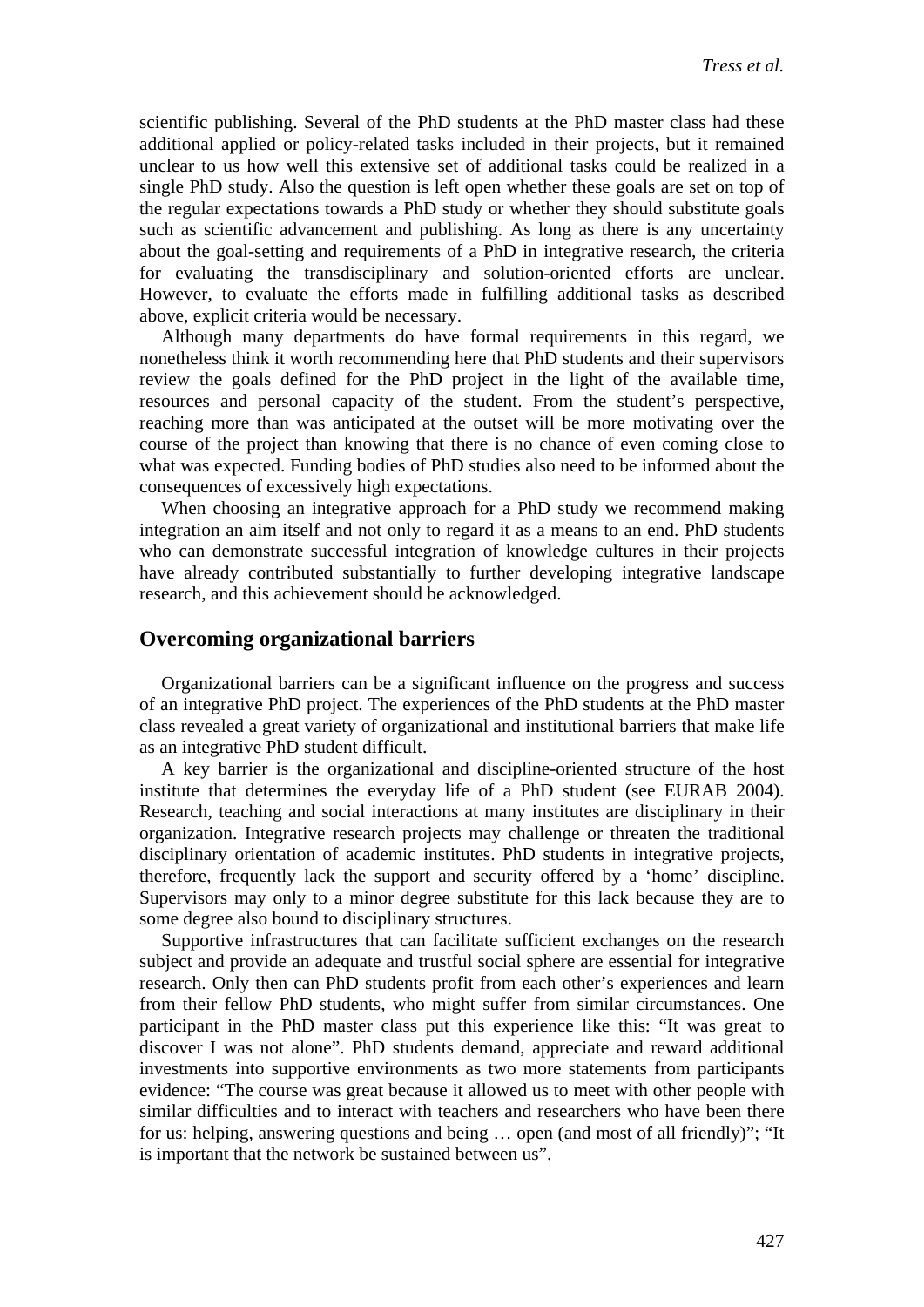#### **Communicating and publishing effectively**

Effective communication is probably *the* key to successful integrative landscape research. Many of the problems and difficulties related to integrative research derive from a lack of communication or to less carefully structured communication. Researchers tend to use technical and specific language, abbreviations and jargon when communicating with their peers. Colleagues from the same field of research will understand the message clearly because they know the concepts, theory and methods and they often have read the same literature. In integrative projects this is often not the case. Researchers communicate to colleagues from different disciplines who either do not know the same concepts or use terms in a different way. By definition, in integrative research, scientists are communicating with other project members, and often with stakeholders that operate outside the academic world and are not familiar with the 'scientific method'. Oral presentations, written reports and papers, chairing meetings and personal interactions that consider the different backgrounds of the people addressed will facilitate greater communication and integration. We recommend that PhD students, supervisors and anybody else involved in integrative PhD projects allocate enough time, resources and attention to issues of interdisciplinary and transdisciplinary communication. Successful communication explicitly includes publishing, which, in addition to informing others about research results, has a beneficial impact on academic careers.

Another problem in terms of communication is the difficulty to translate specific landscape-research terminology into English (as the international language for scientific communication). Non-native English-speaking students have sometimes enormous difficulties in translating English terms into their language (and vice versa) and to express their thoughts in English. As an example, we can mention the difficulties in translating the meaning of 'landscape qualities'. In English 'quality' is a rather neutral term expressing 'properties', but in many other languages it is translated literally and gets the connotation of quality in the sense of 'good', 'valuable', etc. Given these problems, we recommend training in scientific English and critical translating of terms, in particular when dealing with international projects or landscape experts (which PhD students will become) moving around more internationally.

#### **Integrative careers – where do they lead?**

Our experiences from this and other recent PhD courses revealed that PhD students in integrative landscape research are caught by the demands of taking a research education and needing to fulfil professional goals of solving real-world problems. We see an increasing number of PhD students moving between landscape research, landscape planning and landscape management, particularly integrative research students. However, there is a gap in the availability of guidelines to help PhD students determining their career perspectives. At the moment, they are indirectly prepared for both an academic and a non-academic career, with some of the tensions this can create between the requirements of the researcher and those of the practitioner. Consequently, expectations of an education giving career options for either, or both, a researcher and a practitioner are higher than aiming at one of these career perspectives only. We recommend PhD students to be prepared for making decisions into which career direction their integrative PhD study should take them, because it is probably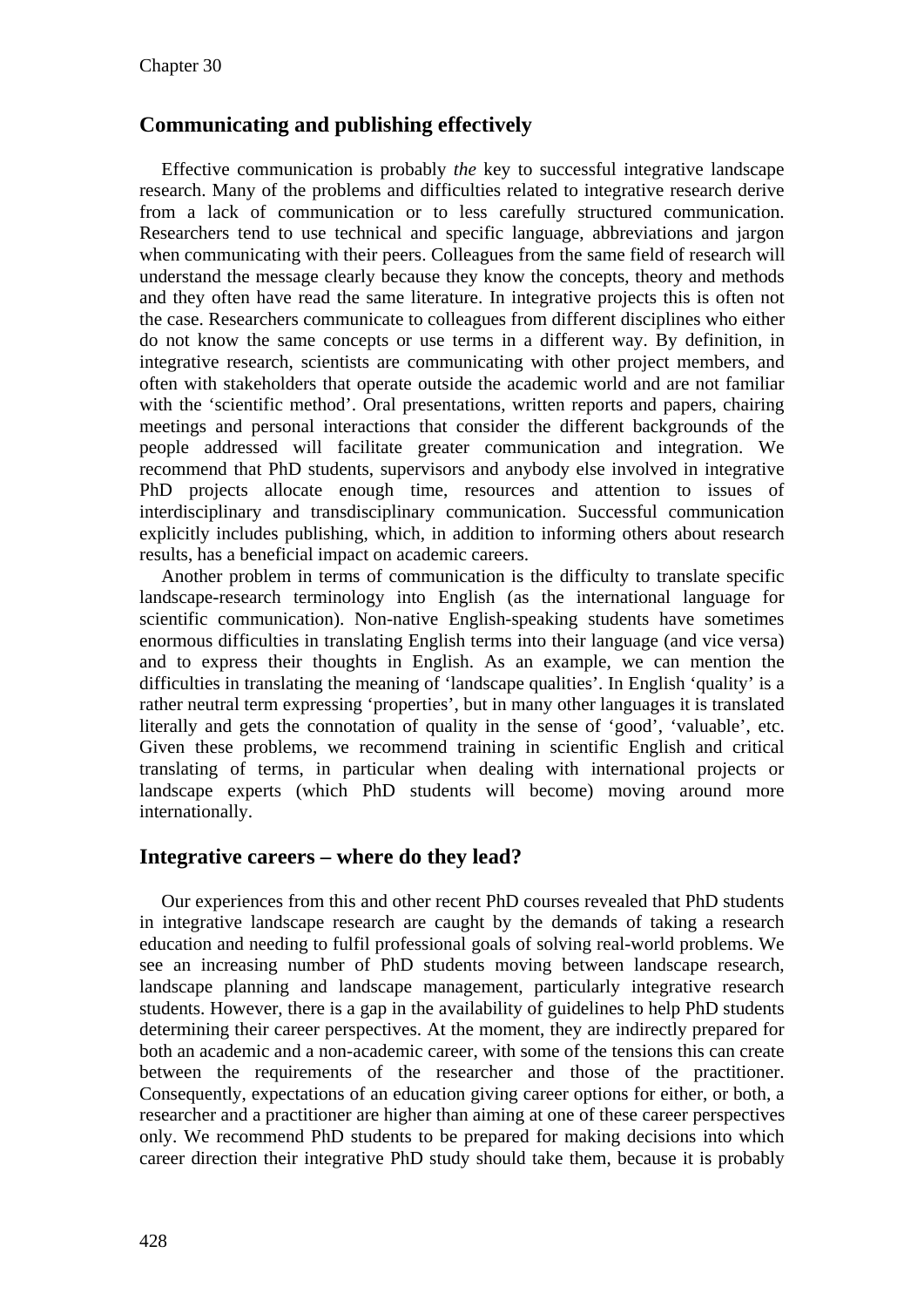not realistic to expect a training for both career options can be met within a PhD study lasting between three and four years.

#### **Conclusion**

We view the long-term career prospects for PhD students with integrative landscape research experience as good. At the present time, however, the demand for integrative research is not matched by a willingness to support it effectively.

We see PhD students sitting at the forefront of development of integrative research because many large-scale integrative projects place the task of integration on their shoulders. Many times this proves to be too big a challenge to be reached by the students. PhD students with experiences of integrative research, who are capable of combining their special expertise with the necessary breadth to place their knowledge in a broader context, may have good prospects in both the academic and professional job markets. This is because of the inherently broad personal knowledge base built across the disciplinary boundaries, a greater diversity of skills and methods than may be the case in disciplinary studies, and insights that will commonly extend across the natural and social sciences. Such skills are often the requirements of research institutions as well as the non-academic market, with personnel characteristics that span teamwork, project management, presentation abilities, communication proficiency and, of considerable importance, interpersonal skills.

We also recommend keeping up a critical and self-reflective attitude when being involved in integrative landscape research. Integrative research concepts do not necessarily offer the best solutions, and therefore alternative approaches should



Figure 1. Key questions to be addressed before applying integrative research concepts in PhD projects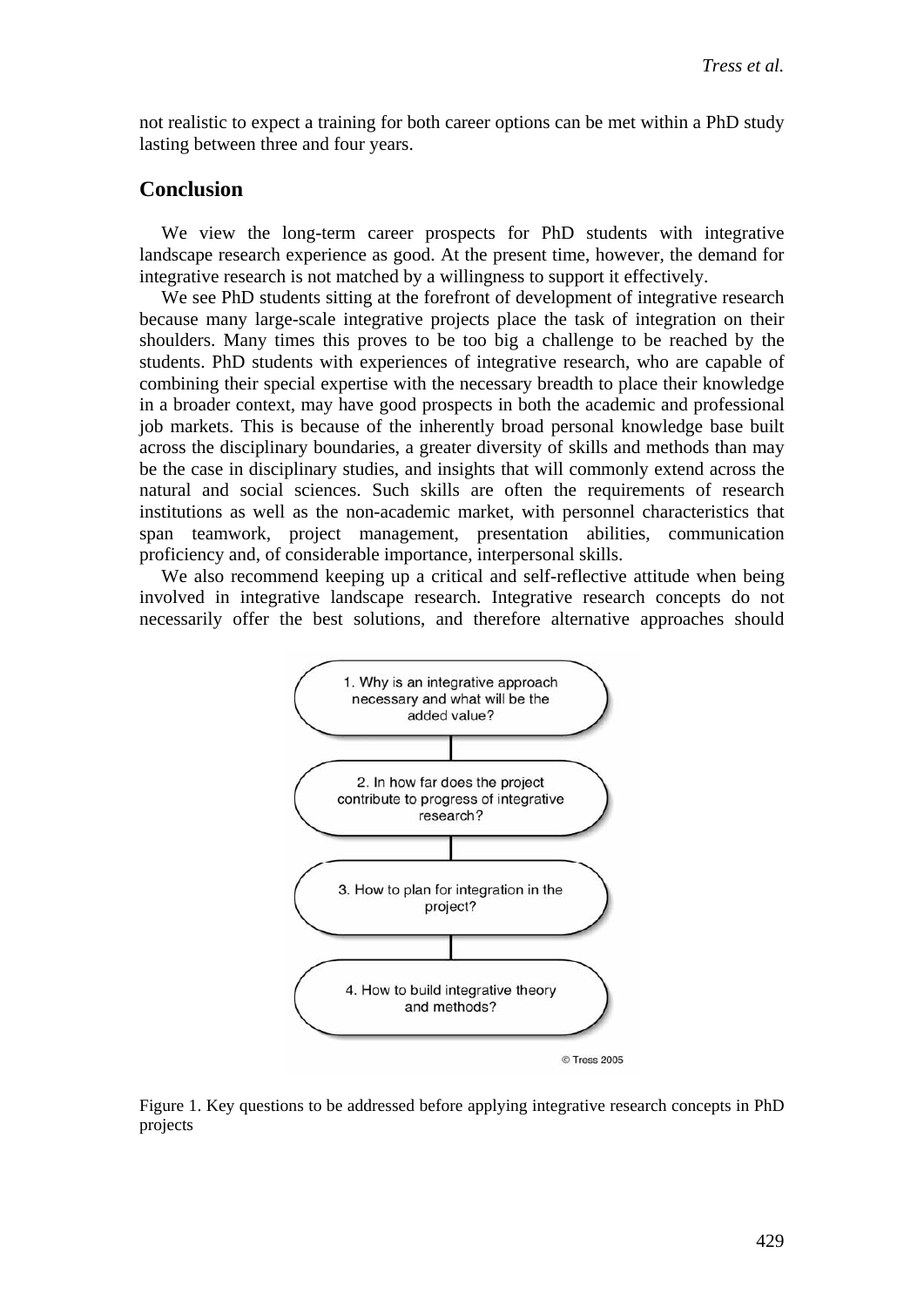always be considered. We have formulated four questions that each PhD student and scholar should able to address before getting involved in integrative research (see Figure 1). When you decide to apply integrative research concepts in a PhD project, make sure to have the necessary support, resources and time required to address the agreed research goals realistically.

Finally, we emphasize the importance of education for integrative landscape research. When supportive infrastructures and training possibilities are offered, PhD students in integrative projects no longer need to be pioneers in the integrative research field. We encourage supervisors, institutes and funding agencies to provide the necessary support to enable PhD students, the academic community and society to make full benefit of student motivation to engage in integrative research. Also, PhD projects that apply integrative research concepts represent an important mode of research training that prepares students for their future careers. We should make the best out of this training and through this provide a good starting point for the students' future career. One student at the PhD master class has put this into the words: "Hopefully, there is some life after the PhD!"

## **References**

- Barthel, S., 2005. Sustaining urban ecosystem services with local stewards participation in Stockholm (Sweden). *In:* Tress, B., Tress, G., Fry, G., et al. eds. *From landscape research to landscape planning: aspects of integration, education, and application*. Springer, Dordrecht, this volume, chapter 21. Wageningen UR Frontis Series vol. 12. [http://library.wur.nl/frontis/ landscape\_research/21\_barthel.pdf]
- Drewes, A. and Silbernagel, J., 2005. Setting up an integrative research approach for sustaining wild rice (*Zizania palustris*) in the Upper Great Lakes Region of North America. *In:* Tress, B., Tress, G., Fry, G., et al. eds. *From landscape research to landscape planning: aspects of integration, education, and application*. Springer, Dordrecht, this volume, chapter 27. Wageningen UR Frontis Series vol. 12. [http://library.wur.nl/frontis/landscape\_research/ 27\_drewes.pdf]
- EURAB, 2004. *Interdisciplinarity in research*. European Union Research Advisory Board.

[http://www.ademe.fr/pcrd/Documents/eurab\_interdisciplinarity\_research.pdf]

- Ferreira, H.S. and Botequilha Leitão, A., 2005. Integrating landscape and water resources planning with focus on sustainability. *In:* Tress, B., Tress, G., Fry, G., et al. eds. *From landscape research to landscape planning: aspects of integration, education, and application*. Springer, Dordrecht, this volume, chapter 11. Wageningen UR Frontis Series vol. 12. [http://library.wur.nl/ frontis/landscape\_research/11\_ferreira.pdf]
- Gontier, M., 2005. Integrating landscape ecology in environmental impact assessment using GIS and ecological modelling. *In:* Tress, B., Tress, G., Fry, G., et al. eds. *From landscape research to landscape planning: aspects of integration, education, and application*. Springer, Dordrecht, this volume, chapter 24. Wageningen UR Frontis Series vol. 12. [http://library.wur.nl/frontis/ landscape\_research/24\_gontier.pdf]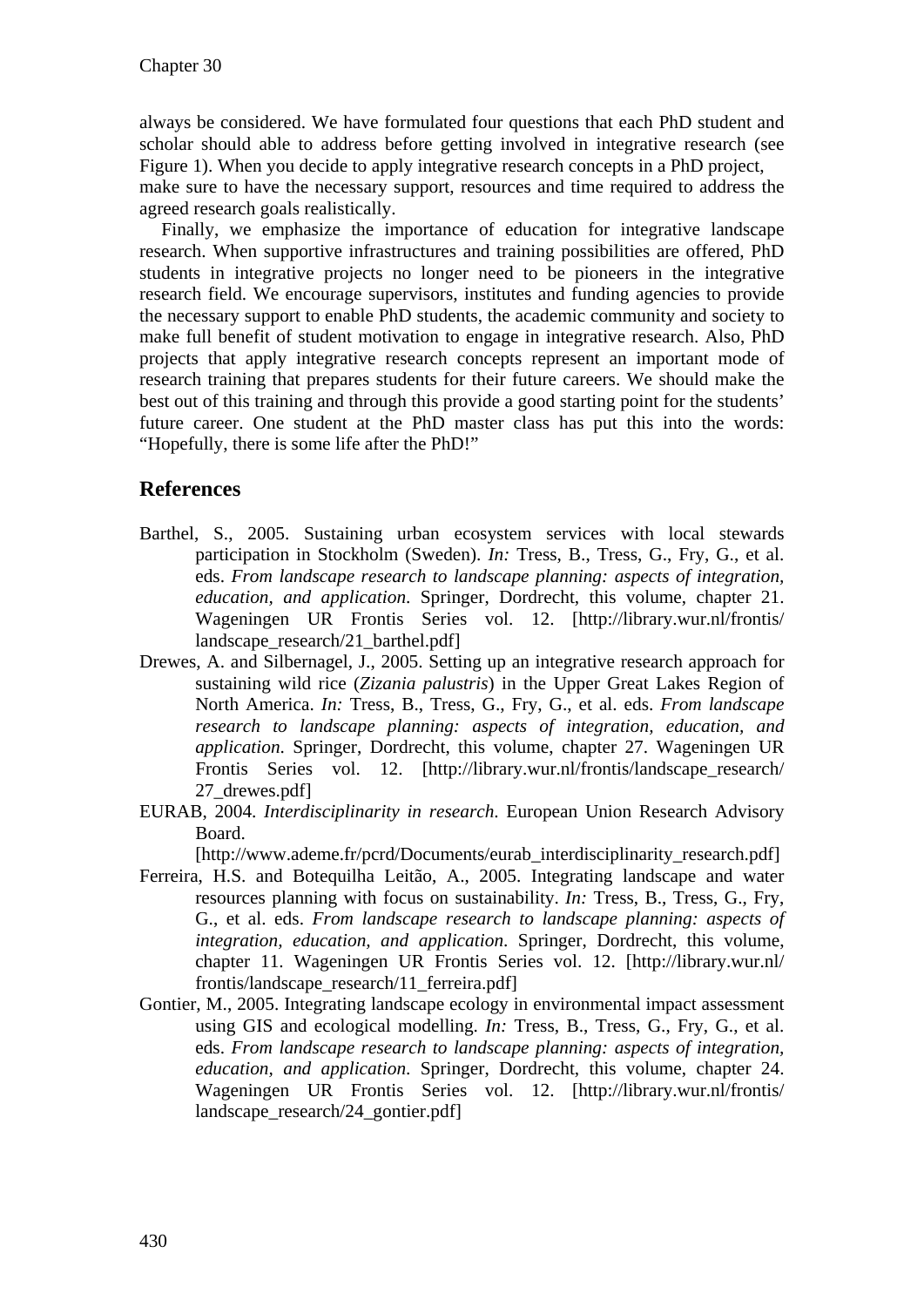- Immink, I., 2005. Towards new policy arrangements for river management in The Netherlands? *In:* Tress, B., Tress, G., Fry, G., et al. eds. *From landscape research to landscape planning: Aspects of integration, education, and application*. Springer, Dordrecht, this volume, chapter 28. Wageningen UR Frontis Series vol. 12. [http://library.wur.nl/frontis/landscape\_research/ 28\_immink.pdf]
- Jensen, L.H., 2005. Changing conceptualisation of landscape in English landscape assessment methods. *In:* Tress, B., Tress, G., Fry, G., et al. eds. *From landscape research to landscape planning: aspects of integration, education, and application*. Springer, Dordrecht, this volume, chapter 12. Wageningen UR Frontis Series vol. 12. [http://library.wur.nl/frontis/landscape\_research/ 12\_jensen.pdf]
- Lewis, J., 2005. Challenges of interdisciplinarity for forest management and landscape perception research. *In:* Tress, B., Tress, G., Fry, G., et al. eds. *From landscape research to landscape planning: aspects of integration, education, and application*. Springer, Dordrecht, this volume, chapter 6. Wageningen UR Frontis Series vol. 12. [http://library.wur.nl/frontis/ landscape\_research/06\_lewis.pdf]
- Macpherson, H., 2005. Landscape's ocular-centrism: and beyond? *In:* Tress, B., Tress, G., Fry, G., et al. eds. *From landscape research to landscape planning: aspects of integration, education, and application*. Springer, Dordrecht, this volume, chapter 7. Wageningen UR Frontis Series vol. 12. [http:// library.wur.nl/frontis/landscape\_research/07\_macpherson.pdf]
- McNamara, L., 2005. Water quality modelling for decision-making: the drinking water watersheds of Sydney, Australia. *In:* Tress, B., Tress, G., Fry, G., et al. eds. *From landscape research to landscape planning: aspects of integration, education, and application*. Springer, Dordrecht, this volume, chapter 10. Wageningen UR Frontis Series vol. 12. [http://library.wur.nl/frontis/ landscape\_research/10\_mcnamara.pdf]
- Nimmo, J., 2005. From river to ridge: local governance and the implementation of improved water management. *In:* Tress, B., Tress, G., Fry, G., et al. eds. *From landscape research to landscape planning: aspects of integration, education, and application*. Springer, Dordrecht, this volume, chapter 29. Wageningen UR Frontis Series vol. 12. [http://library.wur.nl/frontis/landscape\_research/ 29\_nimmo.pdf]
- Pacha, M.J., 2005. Integration of ecological knowledge at a landscape level for conservation policies in agricultural areas. *In:* Tress, B., Tress, G., Fry, G., et al. eds. *From landscape research to landscape planning: aspects of integration, education, and application*. Springer, Dordrecht, this volume, chapter 26. Wageningen UR Frontis Series vol. 12. [http:// library.wur.nl/frontis/landscape\_research/26\_pacha.pdf]
- Pixova, K. and Sklenicka, P., 2005. Applying special heterogeneity indices in changing landscapes in the Czech Republic. *In:* Tress, B., Tress, G., Fry, G., et al. eds. *From landscape research to landscape planning: aspects of integration, education, and application*. Springer, Dordrecht, this volume, chapter 25. Wageningen UR Frontis Series vol. 12. [http:// library.wur.nl/frontis/landscape\_research/25\_pixova.pdf]